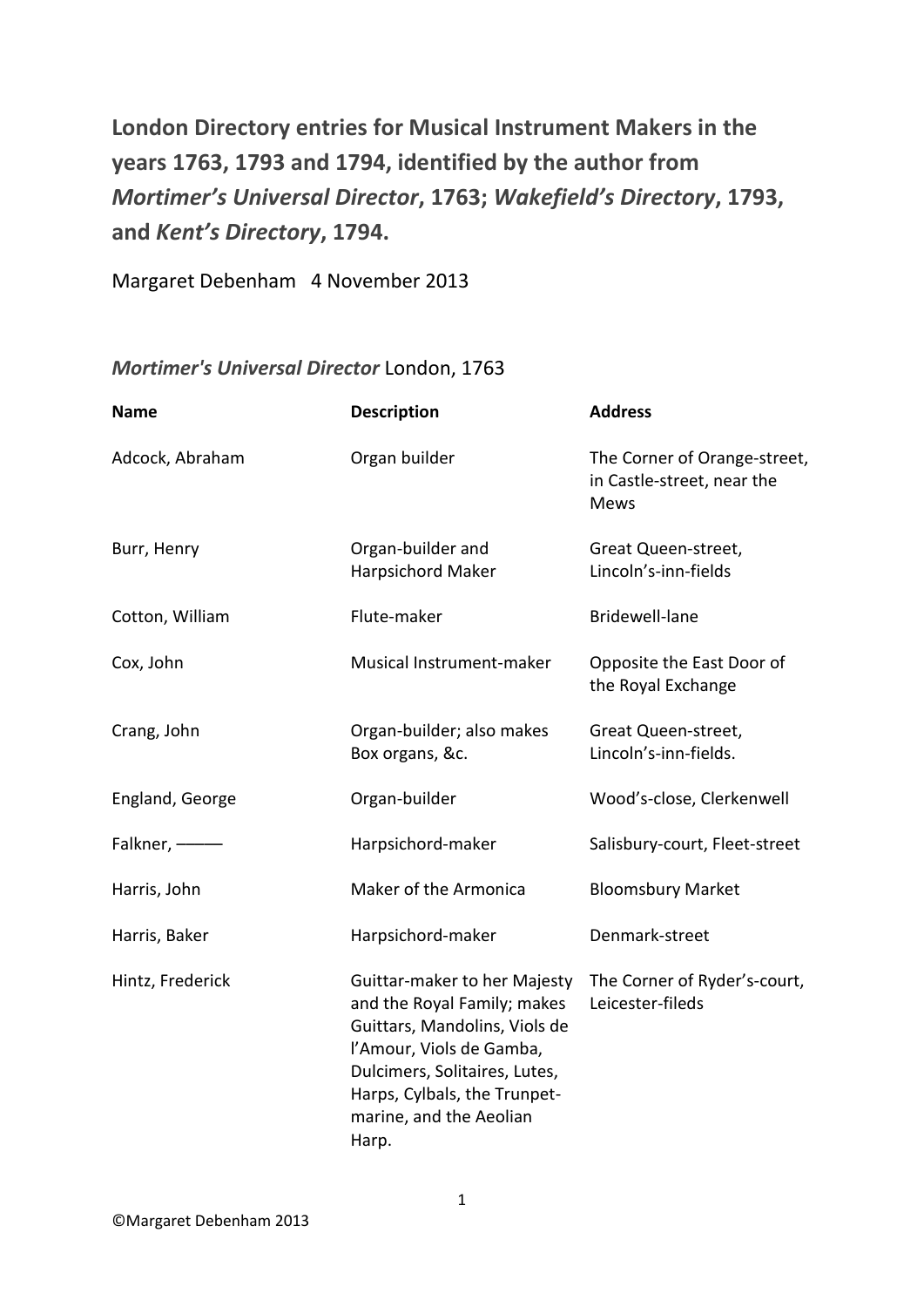| Hitchcock, John          | Harpsichord and Spinet-<br>maker                                                                                                                          | The Corner of dean-street,<br>Fetter-lane                 |
|--------------------------|-----------------------------------------------------------------------------------------------------------------------------------------------------------|-----------------------------------------------------------|
| James, Charles           | Original Maker of the<br>Armonica, a Musical<br>Instrument, composed of<br>Glasses (without water)<br>capable of Thorough Bass,<br>and never out of Tune. | Purpool-lane, Grey's-inn-<br>lane, Holborn                |
| Kirkman, Jacob           | Harpsichord-maker to her<br>Majesty, and to several<br>foreign Princes.                                                                                   | Broad-street, near Golden-<br>square                      |
| Lark, George             | Organ-builder; also makes<br><b>Musical Boxes for Minuets</b><br>and Country-dances; and<br>Concerto and Bird-organs                                      | May's buildings                                           |
| Mahoon, -                | Harpsichord-maker to his<br>Majesty                                                                                                                       | Marylebone                                                |
| Neubaur, Frederic        | Maker of double-based and<br>treble-key'd Harpsichords,<br>with six stops, and of Piano-<br>fortes, Lyrichords,<br>Caffichords, &c.                       | Compton-street, St. Annes's<br>Soho                       |
| Pether, William          | Organ-builder and<br>Harpsichord-maker                                                                                                                    | Brownlow-street, Drury-lane                               |
| Phipps, William          | Maker of the Armonica                                                                                                                                     | At the Bottom of<br>Christopher's-allye, Moore-<br>fields |
| Plenius - -              | Harpsichord-maker                                                                                                                                         | Catherine-street, Strand <sup>1</sup>                     |
| Rauche, Michael          | [No information on type of<br>instrument given]                                                                                                           | Chandois-sreet, Covent<br>Garden                          |
| Schuchart [sic], Charles | <b>Musical Wind-instrument-</b><br>maker                                                                                                                  | Ditto                                                     |
| Scouler, Hames, senior   | Harpsichord-maker                                                                                                                                         | <b>Great Newport-street</b>                               |

<span id="page-1-0"></span> <sup>1</sup> This is John Plenius, son of Rutgerus[Roger] – see Margaret Debenham and Michael Cole (2013) "Pioneer Piano Makers in London, 1737–74: Newly Discovered Documentary Sources" in T*he Royal Musical Association Research Chronicle* , 44:1, 86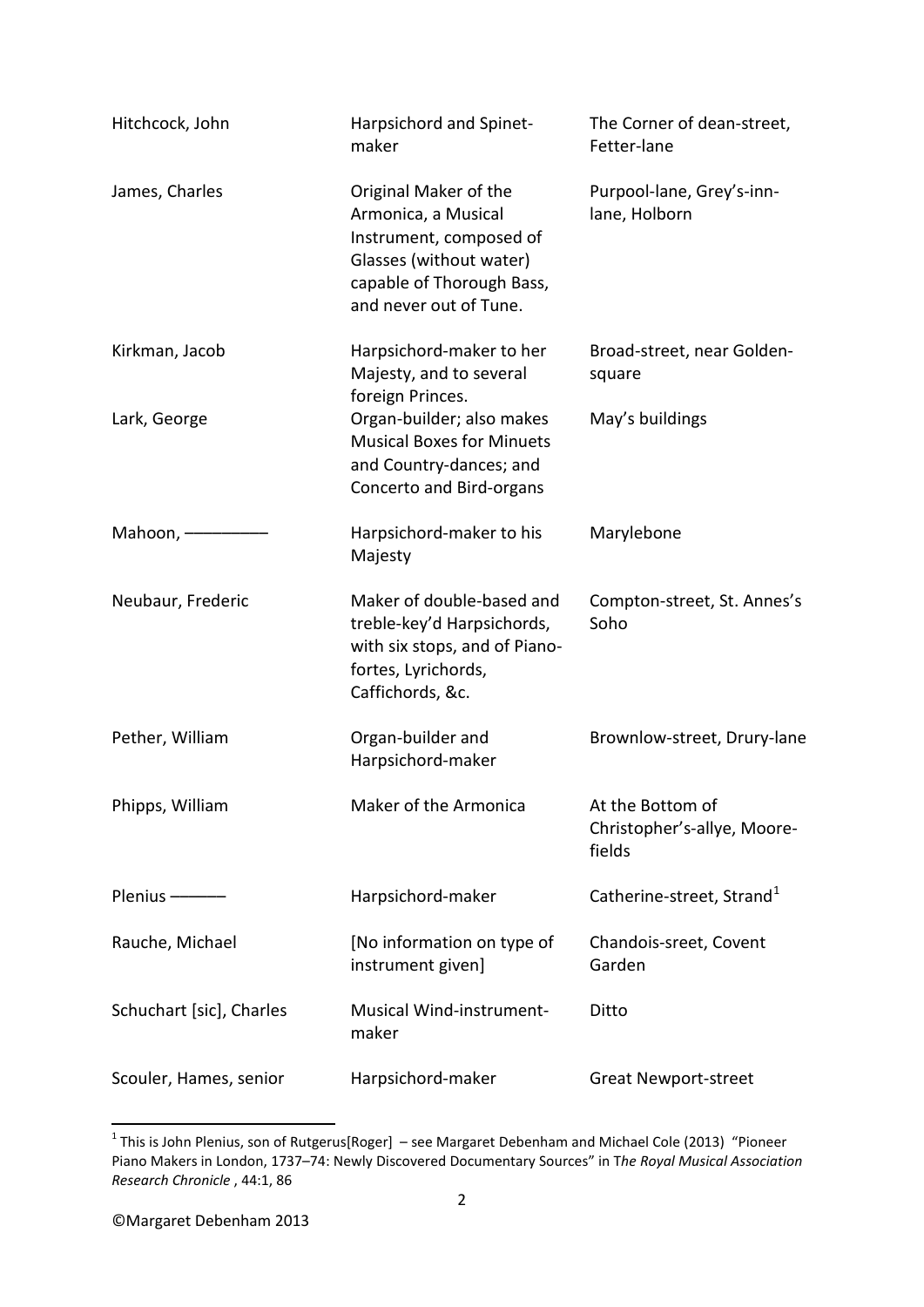| Shudi, Burkat                 | Harpsichord-maker                               | Great Pultney-street, Golden<br>-square       |
|-------------------------------|-------------------------------------------------|-----------------------------------------------|
| Smith, Thomas                 | Musical Instrument-maker<br>to the Duke of York | Piccadilly, near the<br>Haymarket             |
| Snetzler --------             | Organ-builder                                   | Oxford-road                                   |
| Stanesby ------------- junior | Musical wind-instrument-<br>maker               | Fleet-street, opposite St<br>Dunstan's Church |
| Thompsons -                   | <b>Eminent for making Violins</b>               | St Paul's Church-yard                         |
| Walsh, John                   | Musical Instrument-maker to<br>his Majesty      | Catherine-street, Strand                      |
| Whitaker, Richard             | [no occupation given]                           | Fleet-street, near Fetter-lane                |
| Whitaker, William             | [no occupation given]                           | Behind the Royal Exchange                     |
| Winkings, Nicholas            | French-horn-maker to his<br>Majesty's Hunt      | Red-lion-street, Holborn                      |

## *Wakefield's Merchant and Tradesmen's General Directory* **for London, Westminster, borough of Southwark and twenty-two miles circular : London, 1793**

## **Extracted list of Harpsichord and Pianoforte makers**

| <b>Name</b>        | <b>Description</b>                   | <b>Address</b>                   |
|--------------------|--------------------------------------|----------------------------------|
| Ball, James        | Piano forte Maker                    | Duke-street, Grosvenor<br>square |
| Bates and Co       | Piano forte Makers                   | 95, Wardour-street               |
| Beck, Frederick    | Piano Forte Maker                    | 10 Broad-st. Carnaby-market      |
| Broadwood and Son, | <b>Harpsichord Makers</b>            | <b>Great Pulteney-street</b>     |
| Brookes, J.        | Harpsichord and Piano Forte<br>Maker | 33, Berwick-str. Soho            |
| Elwick, Joseph     | Harpsichord and Piano Forte          | 55, Long Acre                    |

©Margaret Debenham 2013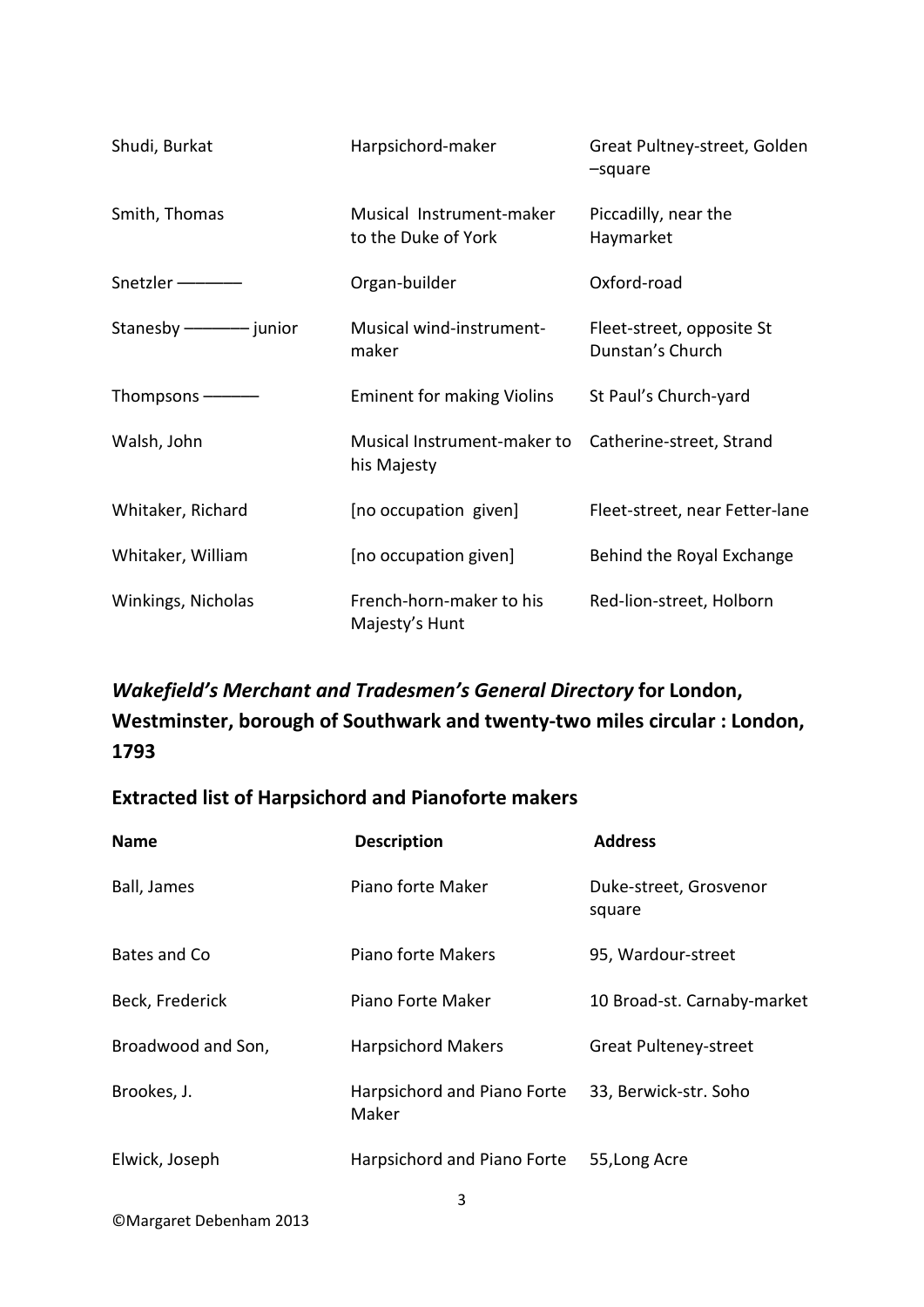## Maker

| Freeker [sic], William | Piano Forte Maker                                     | 101, Wardour-street                    |
|------------------------|-------------------------------------------------------|----------------------------------------|
| Hambleton, Noah        | Harpsichord and Piano forte<br>Make                   | 2, Edward-street, Portman-<br>square   |
| Hancock, Crang         | Patentee of the Grand<br>PianoForte                   | Parliament-str.                        |
| Kirkman and Son        | Harpsichord and Piano Forte<br>Makers to her Majesty, | 19, Broad-street, Carnaby-<br>market   |
| Longman and Broderip   | <b>Musical Instrument Makers</b>                      | 26, Cheapside and 13<br>Haymarket      |
| Peckham, N.            | Harpsichord Maker,                                    | Red-lion square                        |
| Pohelman [sic] John    | Piano Forte Maker                                     | Great Russel-st. Bloomsbury            |
| Satchell and Forsekle  | Harp and Piano Forte Makers                           | Mark-lane                              |
| Schone, C and Co.      | Piano Forte makers                                    | 22, Princes-str, Oxford-str.           |
| Shudi and Son          | <b>Harpsichord Makers</b>                             | 31, Gt. Pultney-str, Golden-<br>square |
| Stodart M. and W       | <b>Piano Forte Makers</b>                             | 92 Wardour street, Soho                |
| Walker, Daniel         | Patent Harpsichord Maker                              | 9, Great Pultney-str.                  |

*Kent's Directory of London***, 1794 – extracted list of musical instrument makers and music sellers (drawn from from transcribed database - see**  [http://www.londonancestor.com/kents/kents-menu.htm\)](http://www.londonancestor.com/kents/kents-menu.htm)

| <b>Name</b>   | <b>Description</b>       | <b>Address</b>                     |
|---------------|--------------------------|------------------------------------|
| Astor George  | Musical Instrument maker | 26, Wych street                    |
| Betts J.      | Musical Instrument maker | 2, North Piazza, Royal<br>Exchange |
| Birchall Rob. | Music seller             | 133, New Bond-street               |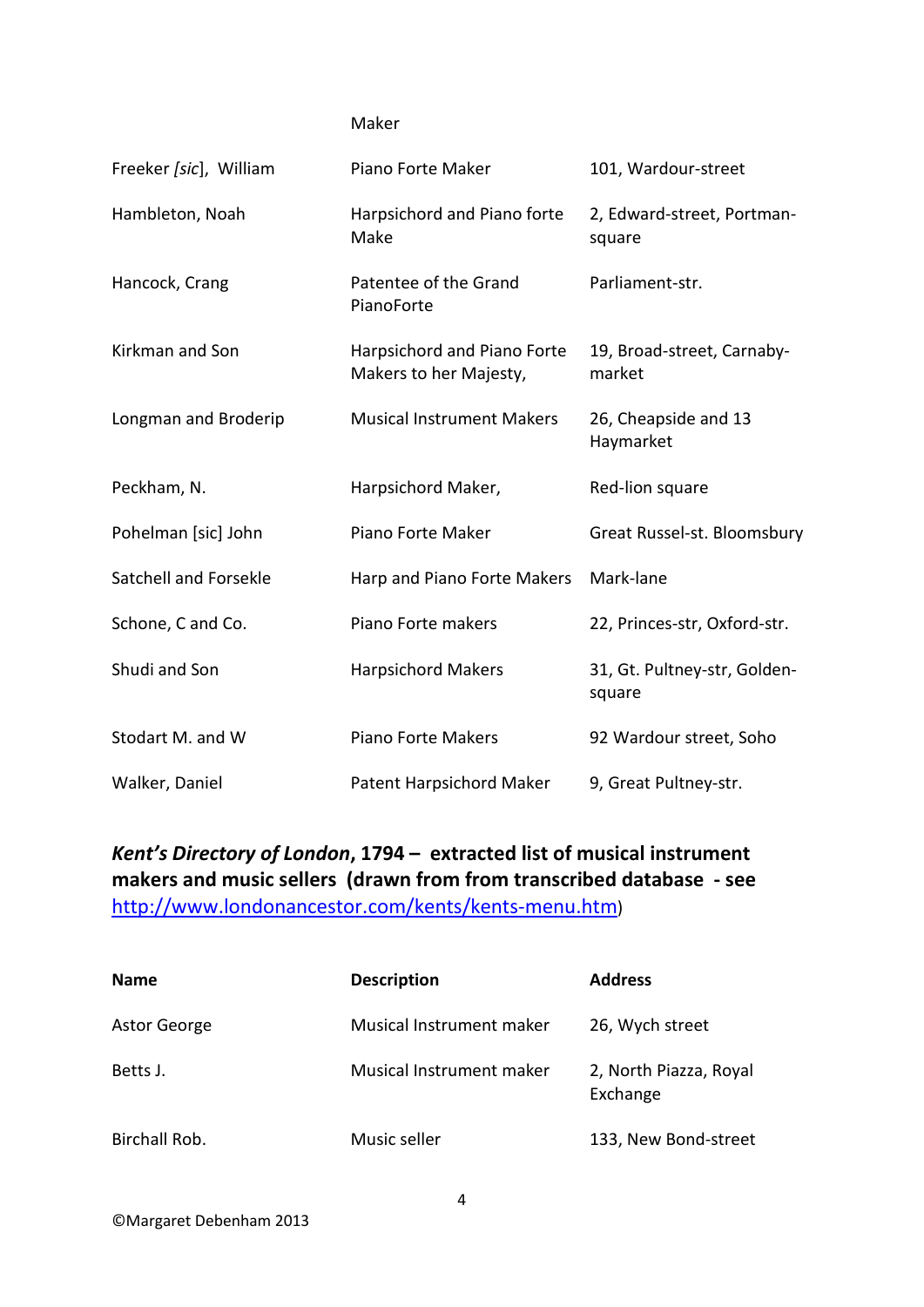| <b>Barnes &amp; Norris</b>      | Musical Instruments makers                          | 35, New Bond-street                 |
|---------------------------------|-----------------------------------------------------|-------------------------------------|
| <b>Bland John</b>               | Music Warehouse                                     | 45, High Holborn                    |
| Broadwood John                  | Harpsichord maker                                   | 32, Great Pultney str               |
| Cahusac & Sons                  | Music sellers                                       | 196, Strand                         |
| <b>Clagget Charles</b>          | <b>Musical Museum</b>                               | 16, Greek str. Soho                 |
| Dale J.                         |                                                     | 19, Cornhill, & 130, Oxford<br>str. |
| Forster William                 | Musical Instrument maker                            | 348, Strand                         |
| Goulding Geo.                   | Music Warehouse                                     | 6, James str. Covent gar.           |
| Hancock C.                      | Musical Instrument maker                            | Parliament st. Westminster          |
| Kirkman & Son                   | Harpsichord-makers,                                 | 19, Broad-str., Soho                |
| Longman & Broderip              | Musical Instrument-makers                           | 26, Cheapside, & 13<br>Haymarket    |
| Martin Adam                     | Musical Instrument-maker, &<br>Tortoiseshell-worker | Hermitage-bridge                    |
| May Charles                     | Music Warehouse                                     | 87, Blackman-str.                   |
| Milhouse W.,                    | Musical Instrument-maker                            | 100, Wardour-str., Soho             |
| Napier Wm.,                     | Music-seller to their<br>Majesties                  | 49, Great Queen-str.                |
| Potter R                        | Musical Instrument-maker                            | 5, Johnson's-co., Fleet-str.        |
| Preston & Son                   | Musical Instrument-makers                           | 97, Strand                          |
| Schoene & Co.,                  | Piano-forte-makers                                  | 22, Prince's-st., Cavendish-<br>sq. |
| Simpson James & John            | Musicall Instrument-makers                          | 15, Sweeting's-alley, Cornhill      |
| <b>Smart George</b>             | Musical Instrument-maker                            | 331, Oxford-street                  |
| Thompson Samuel, Ann &<br>Peter | Musical Instrument-makers                           | 75 St. Paul's Church-yard           |

©Margaret Debenham 2013